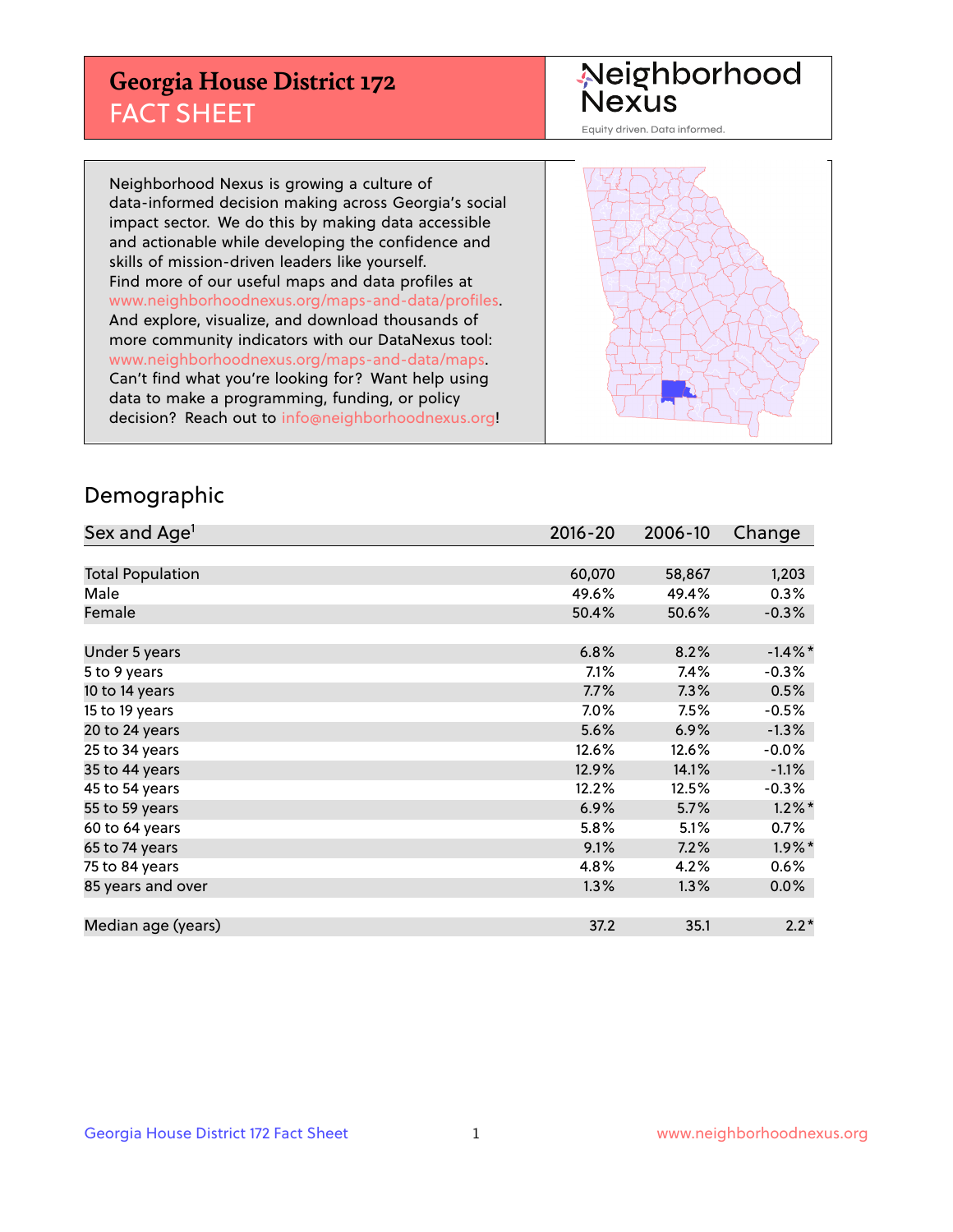## Demographic, continued...

| Race <sup>2</sup>                                            | 2016-20     | 2006-10 | Change     |
|--------------------------------------------------------------|-------------|---------|------------|
| <b>Total population</b>                                      | 60,070      | 58,867  | 1,203      |
| One race                                                     | 97.7%       | 99.4%   | $-1.7%$ *  |
| White                                                        | 63.6%       | 65.8%   | $-2.2%$    |
| <b>Black or African American</b>                             | 25.0%       | 24.1%   | 0.9%       |
| American Indian and Alaska Native                            | 0.9%        | 0.4%    | 0.5%       |
| Asian                                                        | 0.6%        | 0.5%    | 0.1%       |
| Native Hawaiian and Other Pacific Islander                   | 0.0%        | 0.0%    | $-0.0%$    |
| Some other race                                              | 7.6%        | 8.5%    | $-0.9%$    |
| Two or more races                                            | 2.3%        | 0.6%    | $1.7\%$ *  |
|                                                              |             |         |            |
| Race alone or in combination with other race(s) <sup>3</sup> | $2016 - 20$ | 2006-10 | Change     |
| <b>Total population</b>                                      | 60,070      | 58,867  | 1,203      |
| White                                                        | 65.9%       | 66.3%   | $-0.5%$    |
| <b>Black or African American</b>                             | 25.6%       | 24.3%   | 1.2%       |
| American Indian and Alaska Native                            | 1.2%        | 0.8%    | 0.4%       |
| Asian                                                        | 0.9%        | 0.6%    | 0.4%       |
| Native Hawaiian and Other Pacific Islander                   | 0.1%        | 0.1%    | 0.0%       |
| Some other race                                              | 8.8%        | 8.6%    | 0.3%       |
|                                                              |             |         |            |
| Hispanic or Latino and Race <sup>4</sup>                     | $2016 - 20$ | 2006-10 | Change     |
| <b>Total population</b>                                      | 60,070      | 58,867  | 1,203      |
| Hispanic or Latino (of any race)                             | 16.1%       | 13.3%   | 2.8%       |
| Not Hispanic or Latino                                       | 83.9%       | 86.7%   | $-2.8%$    |
| White alone                                                  | 57.1%       | 61.1%   | $-4.0\%$ * |
| <b>Black or African American alone</b>                       | 24.9%       | 24.0%   | 0.9%       |
| American Indian and Alaska Native alone                      | 0.4%        | 0.3%    | 0.1%       |
| Asian alone                                                  | 0.6%        | 0.5%    | 0.1%       |
| Native Hawaiian and Other Pacific Islander alone             |             |         | $-0.0%$    |
|                                                              | 0.0%        | 0.0%    |            |
| Some other race alone                                        | 0.0%        | 0.2%    | $-0.2%$    |
| Two or more races                                            | 0.9%        | 0.6%    | 0.3%       |
| U.S. Citizenship Status <sup>5</sup>                         | $2016 - 20$ | 2006-10 | Change     |
| Foreign-born population                                      | 4,832       | 5,193   | $-361$     |
| Naturalized U.S. citizen                                     | 23.8%       | 17.7%   | 6.1%       |
|                                                              |             |         |            |
| Not a U.S. citizen                                           | 76.2%       | 82.3%   | $-6.1%$    |
| Citizen, Voting Age Population <sup>6</sup>                  | $2016 - 20$ | 2006-10 | Change     |
|                                                              |             |         |            |
| Citizen, 18 and over population                              | 41,133      | 38,899  | $2,234*$   |
| Male                                                         | 47.7%       | 47.4%   | 0.3%       |
| Female                                                       | 52.3%       | 52.6%   | $-0.3%$    |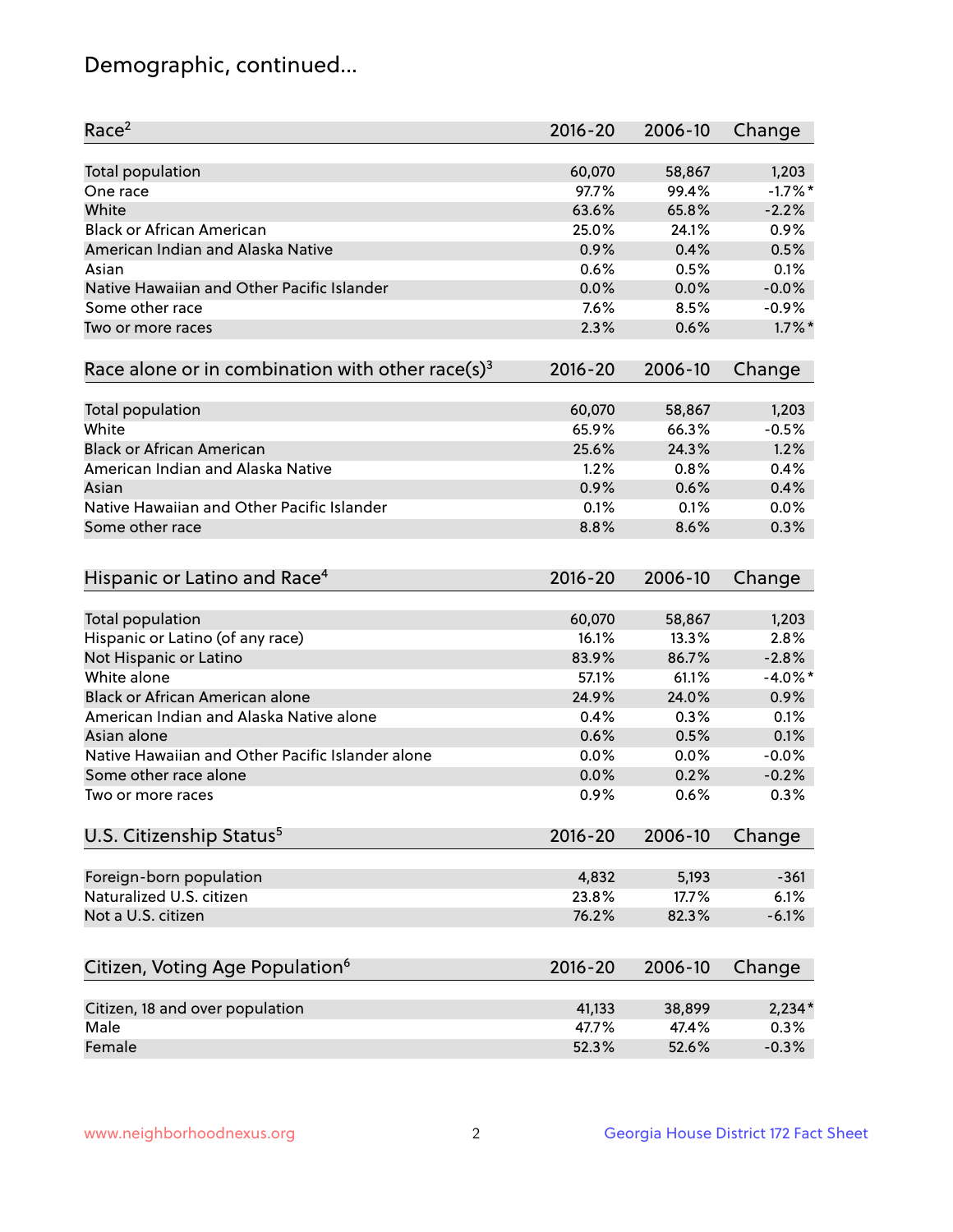#### Economic

| Income <sup>7</sup>                                 | 2016-20 | 2006-10 | Change     |
|-----------------------------------------------------|---------|---------|------------|
|                                                     |         |         |            |
| All households                                      | 21,233  | 21,085  | 148        |
| Less than \$10,000                                  | 10.8%   | 11.8%   | $-0.9%$    |
| \$10,000 to \$14,999                                | 8.1%    | 7.2%    | 0.9%       |
| \$15,000 to \$24,999                                | 15.0%   | 19.0%   | $-4.0\%$ * |
| \$25,000 to \$34,999                                | 11.7%   | 14.5%   | $-2.8\%$ * |
| \$35,000 to \$49,999                                | 14.2%   | 14.1%   | $0.1\%$    |
| \$50,000 to \$74,999                                | 14.4%   | 16.3%   | $-1.8%$    |
| \$75,000 to \$99,999                                | 10.8%   | 8.7%    | $2.2\%$ *  |
| \$100,000 to \$149,999                              | 10.9%   | 6.0%    | 4.9%*      |
| \$150,000 to \$199,999                              | $2.0\%$ | 1.3%    | 0.8%       |
| \$200,000 or more                                   | 1.8%    | 1.2%    | 0.6%       |
| Median household income (dollars)                   | 38,661  | 33,255  | 5,406*     |
| Mean household income (dollars)                     | 54,498  | 45,849  | 8,649*     |
| With earnings                                       | 70.3%   | 77.0%   | $-6.6%$ *  |
| Mean earnings (dollars)                             | 58,920  | 47,405  | 11,516 *   |
| <b>With Social Security</b>                         | 35.2%   | 30.3%   | 4.9%*      |
| Mean Social Security income (dollars)               | 17,004  | 13,641  | $3,363*$   |
| With retirement income                              | 16.8%   | 12.1%   | 4.7%*      |
| Mean retirement income (dollars)                    | 23,150  | 18,070  | 5,080*     |
| With Supplemental Security Income                   | 8.5%    | 6.5%    | $2.0\%$ *  |
| Mean Supplemental Security Income (dollars)         | 9,176   | 7,164   | $2,011*$   |
| With cash public assistance income                  | 2.3%    | 1.5%    | 0.9%       |
| Mean cash public assistance income (dollars)        | 1,997   | 1,939   | 58         |
| With Food Stamp/SNAP benefits in the past 12 months | 20.6%   | 17.7%   | $2.9\%$ *  |
|                                                     |         |         |            |
| <b>Families</b>                                     | 13,970  | 15,341  | $-1,371*$  |
| Less than \$10,000                                  | 7.1%    | 7.3%    | $-0.2%$    |
| \$10,000 to \$14,999                                | 4.8%    | 5.5%    | $-0.7%$    |
| \$15,000 to \$24,999                                | 12.3%   | 18.6%   | $-6.4\%$ * |
| \$25,000 to \$34,999                                | 12.4%   | 14.4%   | $-2.0%$    |
| \$35,000 to \$49,999                                | 15.0%   | 14.3%   | 0.6%       |
| \$50,000 to \$74,999                                | 16.4%   | 19.1%   | $-2.7%$    |
| \$75,000 to \$99,999                                | 12.6%   | 10.1%   | $2.4\%$ *  |
| \$100,000 to \$149,999                              | 14.4%   | 7.5%    | $6.9\%$ *  |
| \$150,000 to \$199,999                              | 2.6%    | 1.7%    | 0.9%       |
| \$200,000 or more                                   | 2.5%    | 1.5%    | 1.0%       |
| Median family income (dollars)                      | 48,102  | 39,223  | 8,879*     |
| Mean family income (dollars)                        | 64,001  | 51,869  | $12,132*$  |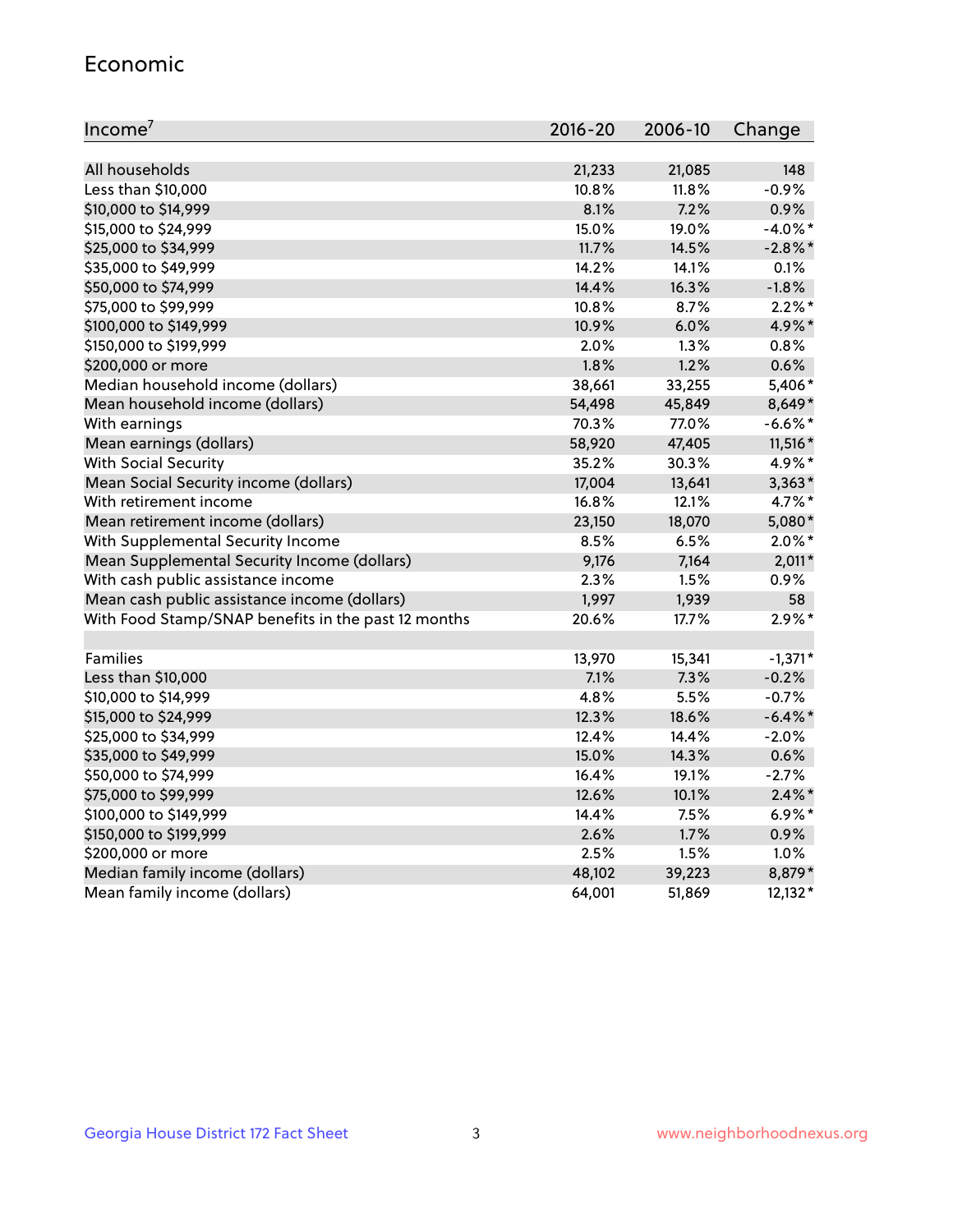## Economic, continued...

| Income, continued <sup>8</sup>                                        | $2016 - 20$ | 2006-10 | Change   |
|-----------------------------------------------------------------------|-------------|---------|----------|
|                                                                       |             |         |          |
| Nonfamily households                                                  | 7,263       | 5,743   | $1,519*$ |
| Median nonfamily income (dollars)                                     | 20,169      | 18,709  | $1,460*$ |
| Mean nonfamily income (dollars)                                       | 32,370      | 26,179  | $6,191*$ |
| Median earnings for workers (dollars)                                 | 27,143      | 21,783  | 5,360*   |
| Median earnings for male full-time, year-round workers<br>(dollars)   | 36,705      | 30,147  | $6,558*$ |
| Median earnings for female full-time, year-round workers<br>(dollars) | 30,732      | 24,487  | $6,245*$ |
| Per capita income (dollars)                                           | 20,606      | 17,286  | 3,320*   |
|                                                                       | $2016 - 20$ | 2006-10 |          |
| Families and People Below Poverty Level <sup>9</sup>                  |             |         | Change   |
| <b>All families</b>                                                   | 19.1%       | 18.9%   | 0.2%     |
| With related children under 18 years                                  | 28.7%       | 27.1%   | 1.6%     |
| With related children under 5 years only                              | 30.0%       | 30.9%   | $-0.9%$  |
| Married couple families                                               | 8.2%        | 10.5%   | $-2.3%$  |
| With related children under 18 years                                  | 9.7%        | 15.9%   | $-6.2%$  |
| With related children under 5 years only                              | 13.2%       | 12.1%   | 1.1%     |
| Families with female householder, no husband present                  | 43.8%       | 40.8%   | 3.0%     |
| With related children under 18 years                                  | 55.5%       | 47.3%   | 8.2%     |
| With related children under 5 years only                              | 83.0%       | 66.9%   | 16.1%    |
| All people                                                            | 23.6%       | 22.8%   | 0.8%     |
| Under 18 years                                                        | 34.4%       | 31.1%   | 3.3%     |
| Related children under 18 years                                       | 34.2%       | 30.3%   | 3.8%     |
| Related children under 5 years                                        | 38.1%       | 35.4%   | 2.7%     |
| Related children 5 to 17 years                                        | 32.8%       | 28.1%   | 4.7%     |
| 18 years and over                                                     | 19.9%       | 19.8%   | 0.1%     |
| 18 to 64 years                                                        | 20.6%       | 20.4%   | 0.2%     |
| 65 years and over                                                     | 17.0%       | 16.7%   | 0.4%     |
| People in families                                                    | 21.0%       | 20.4%   | 0.6%     |
| Unrelated individuals 15 years and over                               | 34.4%       | 37.0%   | $-2.5%$  |
|                                                                       |             |         |          |
| Non-Hispanic white people                                             | 14.6%       | 12.0%   | 2.6%     |
| Black or African-American people                                      | 35.4%       | 39.7%   | $-4.2%$  |
| Asian people                                                          | 13.1%       | 10.5%   | 2.6%     |
| Hispanic or Latino people                                             | 38.7%       | 42.1%   | $-3.4%$  |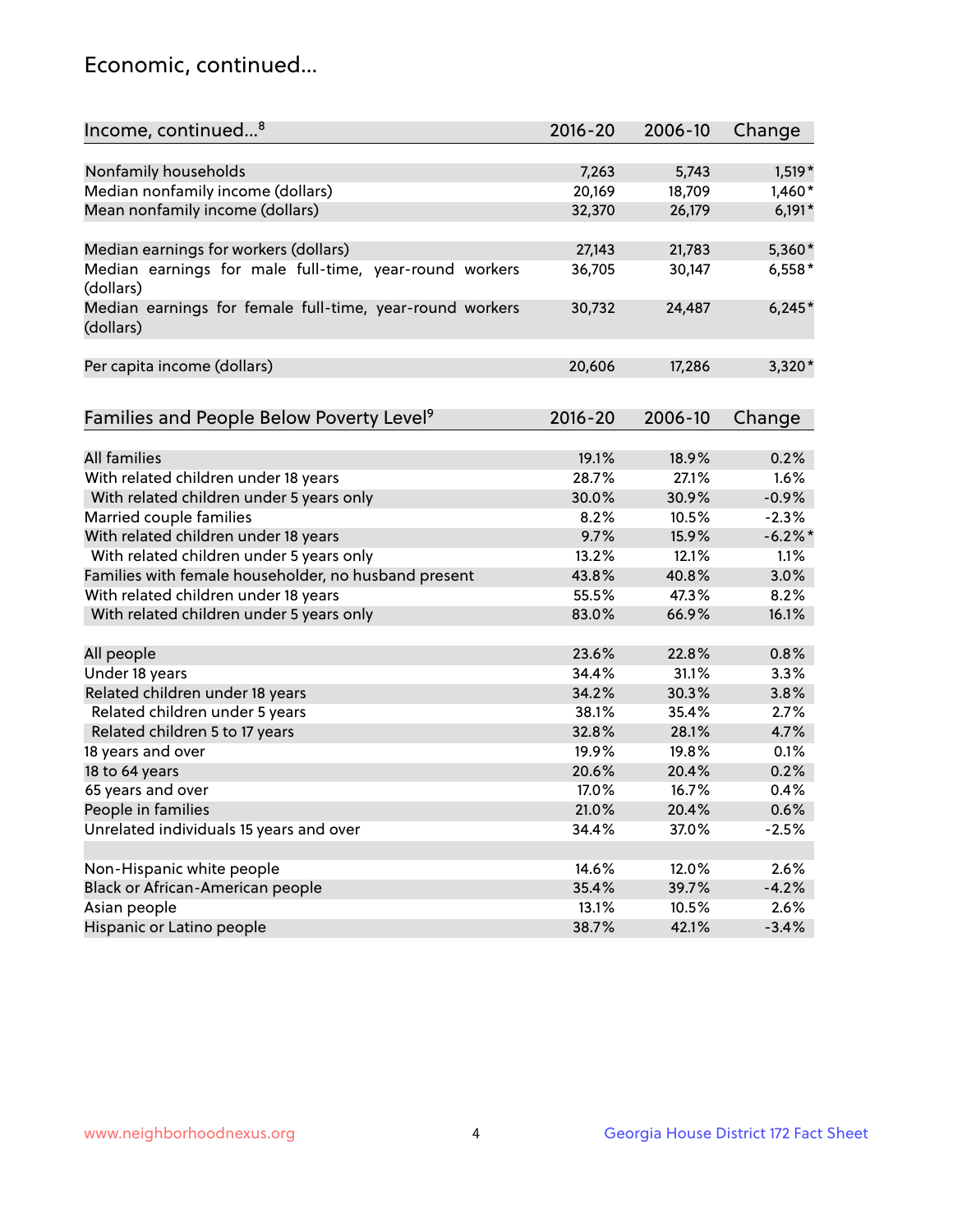## Employment

| Employment Status <sup>10</sup>                                             | $2016 - 20$ | 2006-10 | Change     |
|-----------------------------------------------------------------------------|-------------|---------|------------|
|                                                                             |             |         |            |
| Population 16 years and over                                                | 46,057      | 44,672  | 1,385      |
| In labor force                                                              | 58.8%       | 61.7%   | $-3.0%$    |
| Civilian labor force                                                        | 58.7%       | 61.7%   | $-3.0%$    |
| Employed                                                                    | 54.4%       | 56.4%   | $-2.0%$    |
| Unemployed                                                                  | 4.3%        | 5.3%    | $-1.1%$    |
| <b>Armed Forces</b>                                                         | 0.1%        | 0.0%    | 0.0%       |
| Not in labor force                                                          | 41.2%       | 38.3%   | 3.0%       |
|                                                                             |             |         |            |
| Civilian labor force                                                        | 27,035      | 27,567  | $-532$     |
| <b>Unemployment Rate</b>                                                    | 7.3%        | 8.6%    | $-1.4%$    |
| Females 16 years and over                                                   | 23,728      | 22,892  | 836        |
| In labor force                                                              | 52.9%       | 54.8%   | $-1.9%$    |
| Civilian labor force                                                        | 52.9%       | 54.8%   | $-1.9%$    |
|                                                                             | 48.5%       | 50.0%   | $-1.4%$    |
| Employed                                                                    |             |         |            |
| Own children of the householder under 6 years                               | 4,707       | 5,438   | $-731$     |
| All parents in family in labor force                                        | 71.0%       | 68.3%   | 2.7%       |
|                                                                             |             |         |            |
| Own children of the householder 6 to 17 years                               | 9,399       | 9,144   | 255        |
| All parents in family in labor force                                        | 77.6%       | 66.6%   | $11.1\%$ * |
|                                                                             |             |         |            |
| Industry <sup>11</sup>                                                      | $2016 - 20$ | 2006-10 | Change     |
|                                                                             |             |         |            |
| Civilian employed population 16 years and over                              | 25,066      | 25,185  | $-119$     |
| Agriculture, forestry, fishing and hunting, and mining                      | 11.3%       | 7.2%    | 4.1%*      |
| Construction                                                                | 7.6%        | 10.0%   | $-2.4%$    |
| Manufacturing                                                               | 11.3%       | 16.9%   | $-5.6\%$ * |
| Wholesale trade                                                             | 2.5%        | 5.0%    | $-2.5%$    |
| Retail trade                                                                | 12.9%       | 11.6%   | 1.3%       |
| Transportation and warehousing, and utilities                               | 4.4%        | 4.8%    | $-0.4%$    |
| Information                                                                 | 0.3%        | 1.0%    | $-0.7%$    |
| Finance and insurance, and real estate and rental and leasing               | 3.8%        | 4.2%    | $-0.4%$    |
| Professional, scientific, and management, and administrative                | 6.0%        | 4.1%    | $1.9\%$ *  |
| and waste management services                                               |             |         |            |
| Educational services, and health care and social assistance                 | 21.8%       | 19.2%   | $2.6\%$ *  |
| Arts, entertainment, and recreation, and accommodation and<br>food services | 7.8%        | 6.3%    | $1.5\%$    |
| Other services, except public administration                                | 5.6%        | 5.0%    | 0.6%       |
| Public administration                                                       | 4.7%        | 4.6%    | 0.1%       |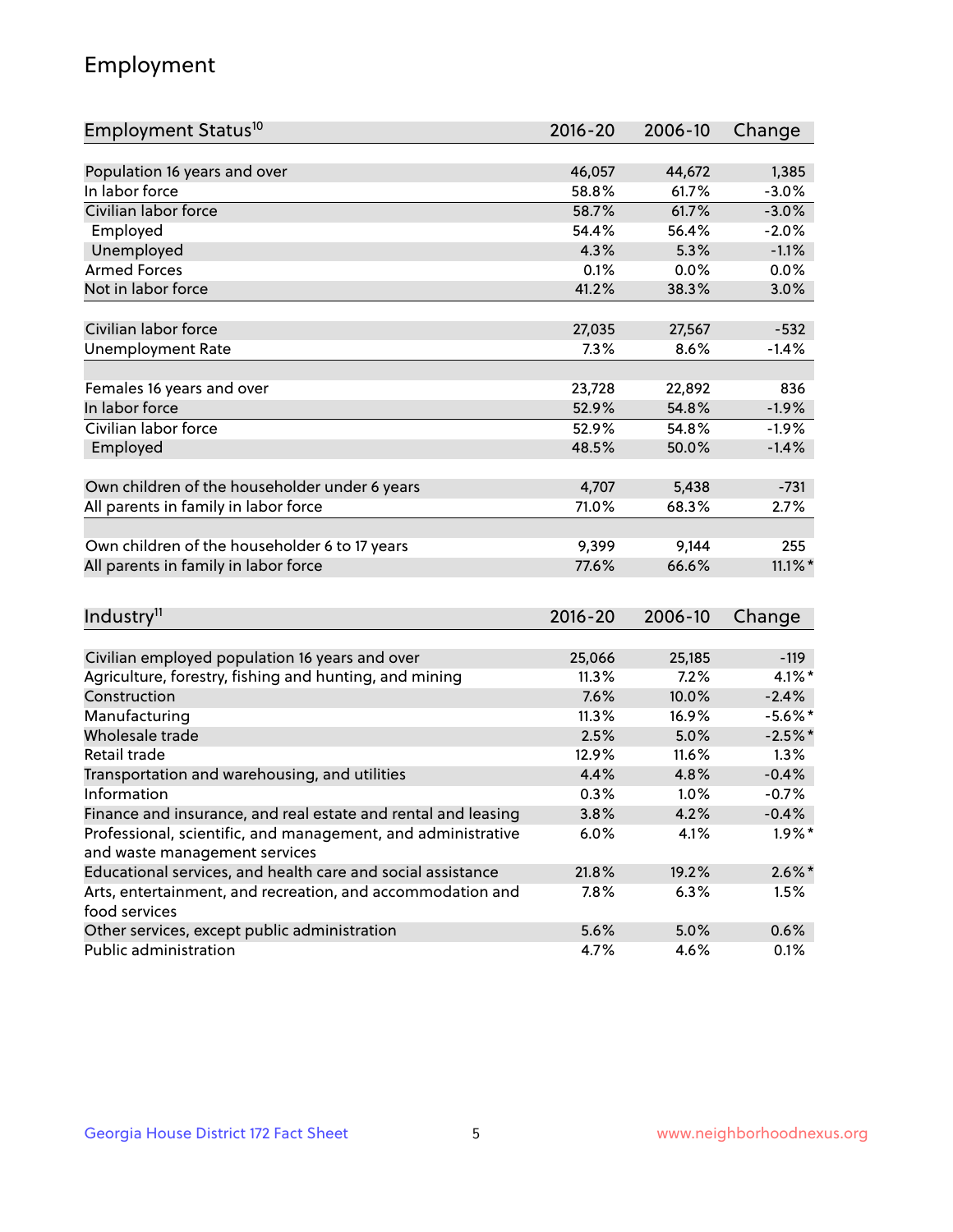## Employment, continued...

| Occupation <sup>12</sup>                                    | $2016 - 20$ | 2006-10 | Change     |
|-------------------------------------------------------------|-------------|---------|------------|
| Civilian employed population 16 years and over              | 25,066      | 25,185  | $-119$     |
| Management, business, science, and arts occupations         | 26.1%       | 22.8%   | $3.3\%$ *  |
| Service occupations                                         | 17.1%       | 14.2%   | $2.9\%$ *  |
| Sales and office occupations                                | 20.7%       | 22.9%   | $-2.2%$    |
| and<br>Natural<br>maintenance                               | 18.2%       | 17.2%   | 1.0%       |
| resources,<br>construction,<br>occupations                  |             |         |            |
| Production, transportation, and material moving occupations | 17.9%       | 22.9%   | $-5.0\%$ * |
| Class of Worker <sup>13</sup>                               | $2016 - 20$ | 2006-10 | Change     |
|                                                             |             |         | $-119$     |
| Civilian employed population 16 years and over              | 25,066      | 25,185  |            |
| Private wage and salary workers                             | 79.4%       | 77.1%   | 2.3%       |
| Government workers                                          | 15.4%       | 16.3%   | $-0.9%$    |
| Self-employed in own not incorporated business workers      | 5.0%        | 6.2%    | $-1.2%$    |
| Unpaid family workers                                       | 0.2%        | 0.4%    | $-0.2%$    |
| Job Flows <sup>14</sup>                                     | 2019        | 2010    | Change     |
|                                                             |             |         |            |
| Total Jobs in district                                      | 17,209      | 18,060  | $-851$     |
| Held by residents of district                               | 55.3%       | 59.4%   | $-4.1%$    |
| Held by non-residents of district                           | 44.7%       | 40.6%   | 4.1%       |
| Jobs by Industry Sector <sup>15</sup>                       | 2019        | 2010    | Change     |
|                                                             |             |         |            |
| Total Jobs in district                                      | 17,209      | 18,060  | $-851$     |
| Goods Producing sectors                                     | 26.1%       | 34.3%   | $-8.1%$    |
| Trade, Transportation, and Utilities sectors                | 21.4%       | 17.7%   | 3.6%       |
| All Other Services sectors                                  | 52.5%       | 48.0%   | 4.5%       |
| Total Jobs in district held by district residents           | 9,518       | 10,733  | $-1,215$   |
| <b>Goods Producing sectors</b>                              | 28.6%       | 36.3%   | $-7.7%$    |
| Trade, Transportation, and Utilities sectors                | 17.3%       | 12.8%   | 4.5%       |
| All Other Services sectors                                  | 54.2%       | 50.9%   | 3.3%       |
|                                                             |             |         |            |
| Jobs by Earnings <sup>16</sup>                              | 2019        | 2010    | Change     |
|                                                             |             |         |            |
| Total Jobs in district                                      | 17,209      | 18,060  | $-851$     |
| Jobs with earnings \$1250/month or less                     | 27.0%       | 33.8%   | $-6.8%$    |
| Jobs with earnings \$1251/month to \$3333/month             | 43.8%       | 49.2%   | $-5.5%$    |
| Jobs with earnings greater than \$3333/month                | 29.3%       | 17.0%   | 12.3%      |
| Total Jobs in district held by district residents           | 9,518       | 10,733  | $-1,215$   |
| Jobs with earnings \$1250/month or less                     | 27.4%       | 33.4%   | $-6.0%$    |
| Jobs with earnings \$1251/month to \$3333/month             | 45.5%       | 50.3%   | $-4.8%$    |
| Jobs with earnings greater than \$3333/month                | 27.1%       | 16.3%   | 10.8%      |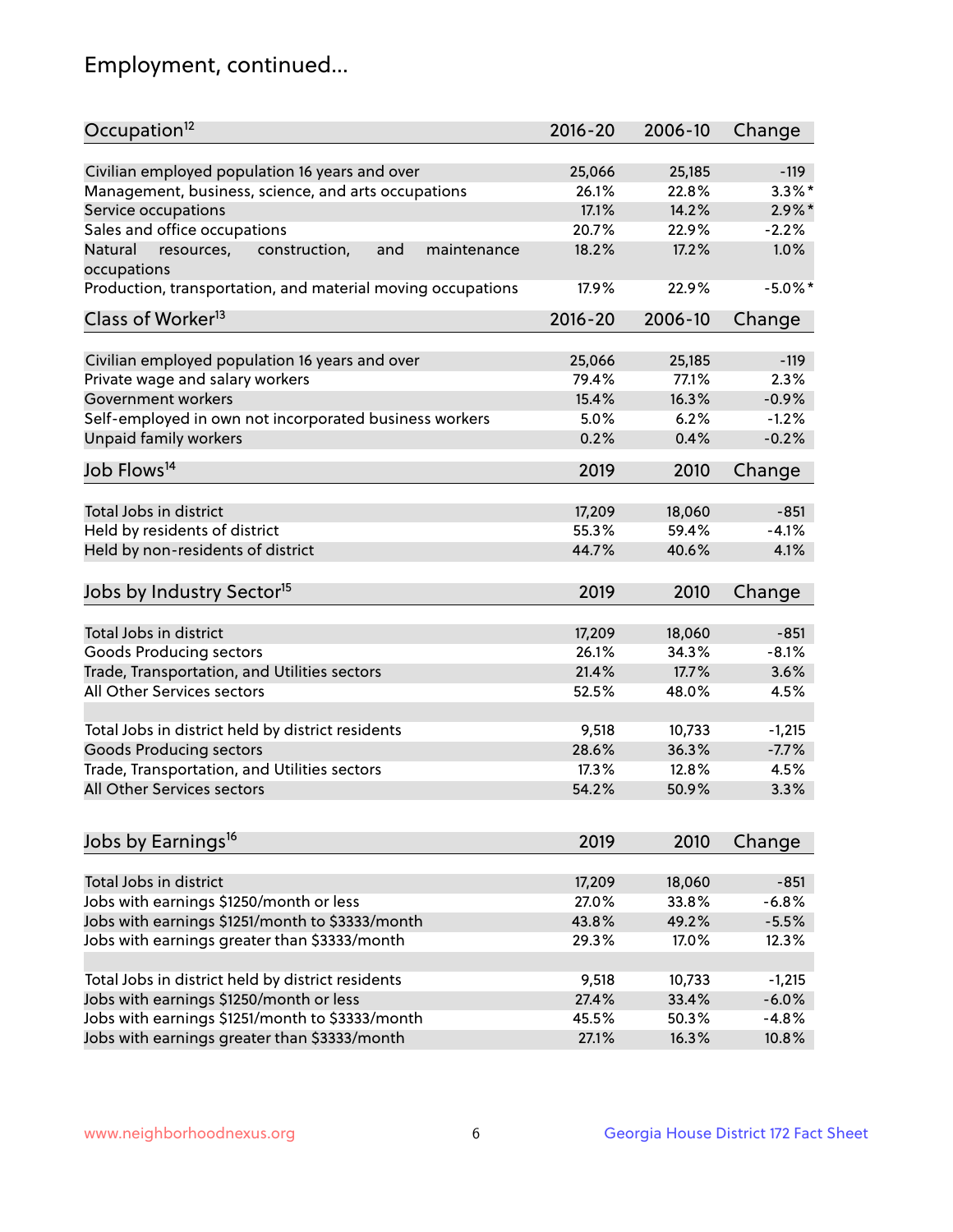## Employment, continued...

| Jobs by Age of Worker <sup>17</sup>               | 2019   | 2010   | Change   |
|---------------------------------------------------|--------|--------|----------|
|                                                   |        |        |          |
| Total Jobs in district                            | 17,209 | 18,060 | $-851$   |
| Jobs with workers age 29 or younger               | 22.3%  | 23.5%  | $-1.2%$  |
| Jobs with workers age 30 to 54                    | 54.0%  | 56.6%  | $-2.6%$  |
| Jobs with workers age 55 or older                 | 23.6%  | 19.9%  | 3.8%     |
|                                                   |        |        |          |
| Total Jobs in district held by district residents | 9,518  | 10,733 | $-1,215$ |
| Jobs with workers age 29 or younger               | 21.5%  | 22.1%  | $-0.6%$  |
| Jobs with workers age 30 to 54                    | 53.9%  | 57.0%  | $-3.1%$  |
| Jobs with workers age 55 or older                 | 24.6%  | 20.9%  | 3.7%     |

#### Education

| School Enrollment <sup>18</sup>                | $2016 - 20$ | 2006-10 | Change     |
|------------------------------------------------|-------------|---------|------------|
|                                                |             |         |            |
| Population 3 years and over enrolled in school | 14,641      | 14,921  | $-280$     |
| Nursery school, preschool                      | 5.8%        | 7.8%    | $-2.0%$    |
| Kindergarten                                   | 5.9%        | 8.0%    | $-2.1%$    |
| Elementary school (grades 1-8)                 | 46.5%       | 44.6%   | 2.0%       |
| High school (grades 9-12)                      | 25.2%       | 21.7%   | $3.5\%$ *  |
| College or graduate school                     | 16.6%       | 17.9%   | $-1.4%$    |
| Educational Attainment <sup>19</sup>           | $2016 - 20$ | 2006-10 | Change     |
|                                                |             |         |            |
| Population 25 years and over                   | 39,533      | 36,939  | 2,595*     |
| Less than 9th grade                            | 8.9%        | 9.4%    | $-0.5%$    |
| 9th to 12th grade, no diploma                  | 15.1%       | 18.5%   | $-3.4\%$ * |
| High school graduate (includes equivalency)    | 38.1%       | 38.3%   | $-0.2%$    |
| Some college, no degree                        | 17.2%       | 17.7%   | $-0.5%$    |
| Associate's degree                             | 7.0%        | 5.1%    | $1.8\%$ *  |
| Bachelor's degree                              | 7.8%        | 7.0%    | 0.8%       |
| Graduate or professional degree                | 6.1%        | 4.0%    | $2.0\%$    |
|                                                |             |         |            |
| Percent high school graduate or higher         | 76.0%       | 72.1%   | 3.9%       |
| Percent bachelor's degree or higher            | 13.9%       | 11.0%   | 2.8%       |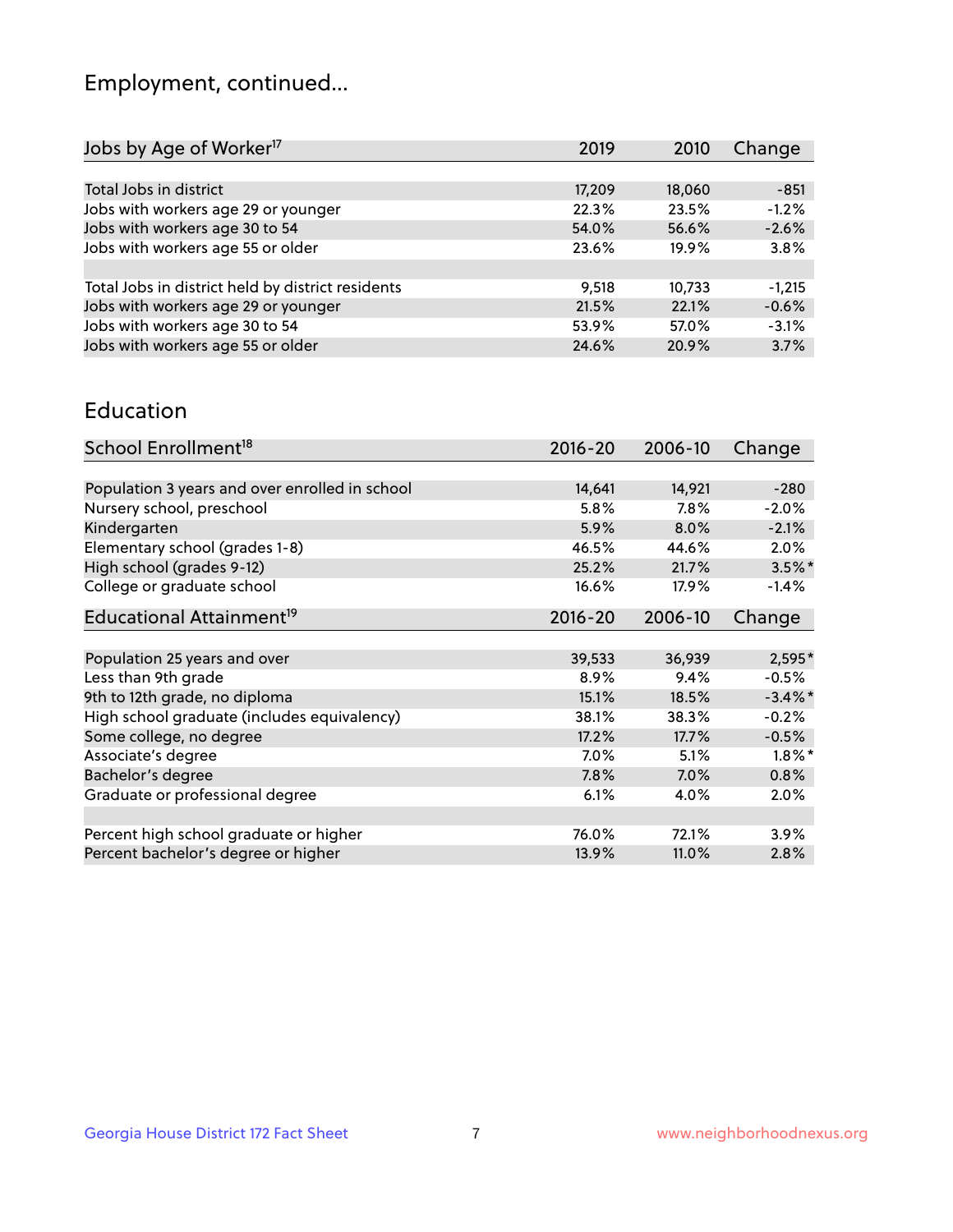## Housing

| Households by Type <sup>20</sup>                     | 2016-20     | 2006-10 | Change     |
|------------------------------------------------------|-------------|---------|------------|
|                                                      |             |         |            |
| <b>Total households</b>                              | 21,233      | 21,085  | 148        |
| Family households (families)                         | 65.8%       | 72.8%   | $-7.0\%$ * |
| With own children under 18 years                     | 28.6%       | 34.0%   | $-5.4\%$ * |
| Married-couple family                                | 44.1%       | 49.3%   | $-5.2%$    |
| With own children of the householder under 18 years  | 17.1%       | 20.8%   | $-3.7%$ *  |
| Male householder, no wife present, family            | 5.7%        | 6.3%    | $-0.6%$    |
| With own children of the householder under 18 years  | 3.2%        | 3.0%    | 0.2%       |
| Female householder, no husband present, family       | 16.1%       | 17.2%   | $-1.2%$    |
| With own children of the householder under 18 years  | 8.4%        | 10.2%   | $-1.9%$    |
| Nonfamily households                                 | 34.2%       | 27.2%   | $7.0\%$ *  |
| Householder living alone                             | 28.4%       | 23.9%   | 4.5%*      |
| 65 years and over                                    | 12.5%       | 9.3%    | $3.2\%$ *  |
| Households with one or more people under 18 years    | 34.1%       | 39.5%   | $-5.4\%$ * |
| Households with one or more people 65 years and over | 32.2%       | 24.9%   | $7.3\%$ *  |
| Average household size                               | 2.79        | 2.76    | 0.03       |
| Average family size                                  | 3.42        | 3.21    | 0.21       |
|                                                      |             |         |            |
| Housing Occupancy <sup>21</sup>                      | $2016 - 20$ | 2006-10 | Change     |
| Total housing units                                  | 25,175      | 24,343  | 832*       |
| Occupied housing units                               | 84.3%       | 86.6%   | $-2.3%$ *  |
| Vacant housing units                                 | 15.7%       | 13.4%   | 2.3%       |
|                                                      |             |         |            |
| Homeowner vacancy rate                               | 2.6         | 1.4     | 1.2        |
| Rental vacancy rate                                  | 6.7         | 6.2     | 0.5        |
|                                                      |             |         |            |
| Units in Structure <sup>22</sup>                     | $2016 - 20$ | 2006-10 | Change     |
| Total housing units                                  | 25,175      | 24,343  | 832*       |
| 1-unit, detached                                     | 58.2%       | 58.3%   | $-0.1%$    |
| 1-unit, attached                                     | 3.4%        | 2.0%    | $1.4\%$ *  |
| 2 units                                              | 1.2%        | 2.2%    | $-1.1%$    |
| 3 or 4 units                                         | 2.9%        | 2.5%    | 0.5%       |
| 5 to 9 units                                         | 1.6%        | 3.1%    | $-1.4%$    |
| 10 to 19 units                                       | 0.9%        | 1.2%    | $-0.3%$    |
| 20 or more units                                     | 0.9%        | 0.6%    | 0.3%       |
| Mobile home                                          | 30.7%       | 30.1%   | 0.6%       |
| Boat, RV, van, etc.                                  | 0.1%        | 0.1%    | 0.0%       |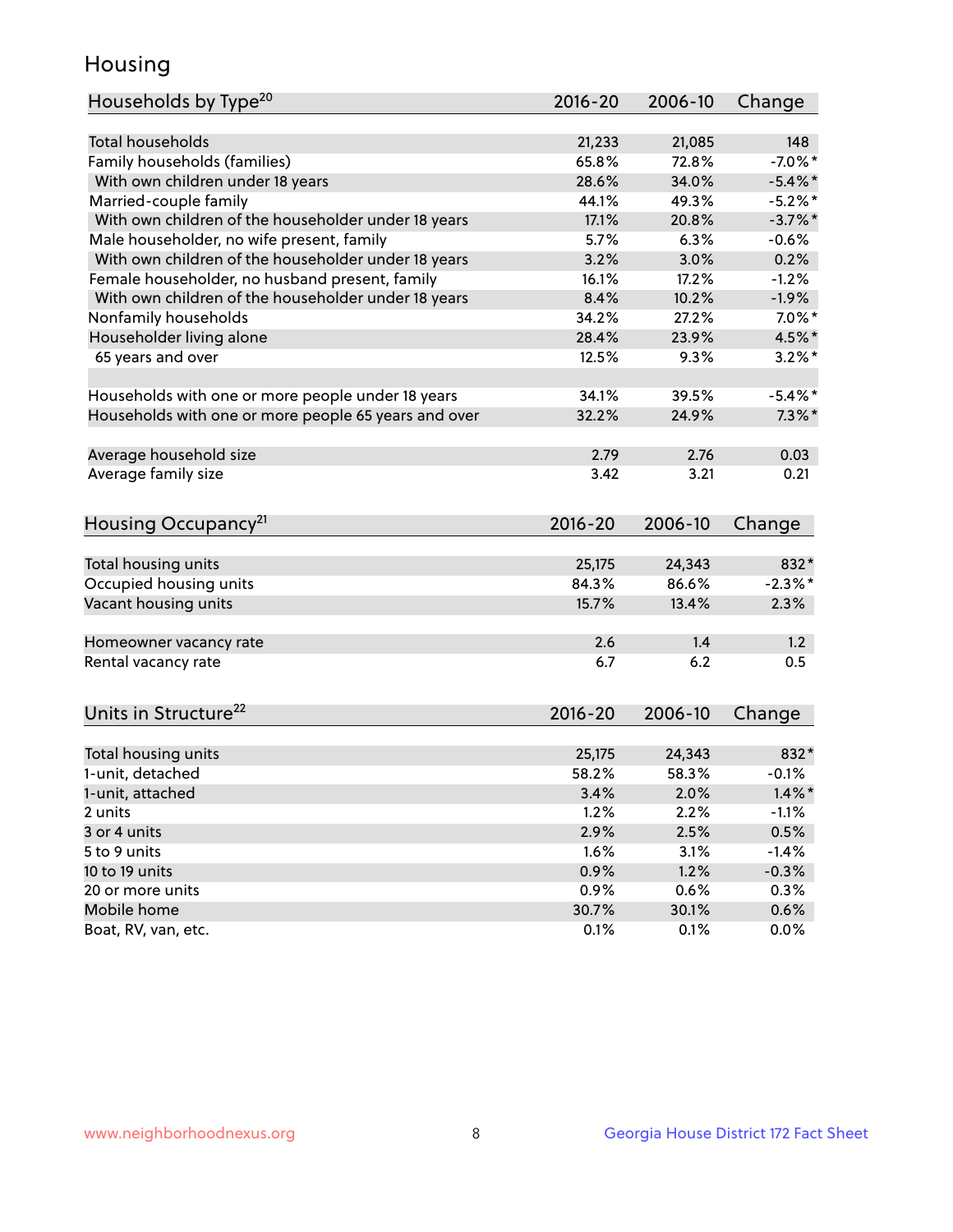## Housing, Continued...

| Year Structure Built <sup>23</sup>             | 2016-20     | 2006-10 | Change      |
|------------------------------------------------|-------------|---------|-------------|
| Total housing units                            | 25,175      | 24,343  | 832*        |
| Built 2014 or later                            | 2.2%        | (X)     | (X)         |
| Built 2010 to 2013                             | 1.3%        | (X)     | (X)         |
| Built 2000 to 2009                             | 16.6%       | 11.5%   | $5.1\%$ *   |
| Built 1990 to 1999                             | 19.6%       | 19.6%   | 0.0%        |
| Built 1980 to 1989                             | 15.0%       | 16.9%   | $-1.9%$     |
| Built 1970 to 1979                             | 17.3%       | 17.3%   | $-0.0%$     |
| Built 1960 to 1969                             | 9.5%        | 10.8%   | $-1.2%$     |
| Built 1950 to 1959                             | 7.5%        | 10.5%   | $-3.0\%$ *  |
| Built 1940 to 1949                             | 4.1%        | 4.5%    | $-0.4%$     |
|                                                |             |         |             |
| Built 1939 or earlier                          | 6.9%        | 8.9%    | $-2.0\%$ *  |
| Housing Tenure <sup>24</sup>                   | $2016 - 20$ | 2006-10 | Change      |
| Occupied housing units                         | 21,233      | 21,085  | 148         |
| Owner-occupied                                 | 63.4%       | 64.3%   | $-0.9%$     |
| Renter-occupied                                | 36.6%       | 35.7%   | 0.9%        |
| Average household size of owner-occupied unit  | 2.72        | 2.73    | $-0.01$     |
| Average household size of renter-occupied unit | 2.91        | 2.81    | 0.10        |
| Residence 1 Year Ago <sup>25</sup>             | $2016 - 20$ | 2006-10 | Change      |
| Population 1 year and over                     | 59,065      | 57,841  | 1,224       |
| Same house                                     | 85.4%       | 80.4%   | $5.0\%$ *   |
| Different house in the U.S.                    | 13.1%       | 19.1%   | $-6.0\%$ *  |
|                                                | 8.2%        | 12.1%   | $-3.9\%$ *  |
| Same county<br>Different county                | 4.9%        | 6.9%    | $-2.1\%$ *  |
| Same state                                     | 2.9%        | 4.6%    | $-1.7%$ *   |
|                                                |             | 2.4%    |             |
| Different state                                | 2.0%        | 0.6%    | $-0.4%$     |
| Abroad                                         | 1.6%        |         | 1.0%        |
| Value of Housing Unit <sup>26</sup>            | $2016 - 20$ | 2006-10 | Change      |
| Owner-occupied units                           | 13,457      | 13,548  | $-92$       |
| Less than \$50,000                             | 25.6%       | 30.1%   | $-4.5%$     |
| \$50,000 to \$99,999                           | 27.3%       | 28.1%   | $-0.8%$     |
| \$100,000 to \$149,999                         | 18.7%       | 15.6%   | 3.1%        |
| \$150,000 to \$199,999                         | 12.5%       | 11.6%   | 0.8%        |
| \$200,000 to \$299,999                         | 10.5%       | 8.6%    | 1.9%        |
| \$300,000 to \$499,999                         | 3.6%        | 4.1%    | $-0.5%$     |
| \$500,000 to \$999,999                         | 1.4%        | 0.9%    | 0.5%        |
| \$1,000,000 or more                            | 0.4%        | 1.0%    | $-0.6%$     |
| Median (dollars)                               | 93,625      | 84,878  | 8,747*      |
| Mortgage Status <sup>27</sup>                  | $2016 - 20$ | 2006-10 | Change      |
| Owner-occupied units                           | 13,457      | 13,548  | $-92$       |
| Housing units with a mortgage                  | 43.4%       | 55.5%   | $-12.1\%$ * |
| Housing units without a mortgage               | 56.6%       | 44.5%   | 12.1%*      |
|                                                |             |         |             |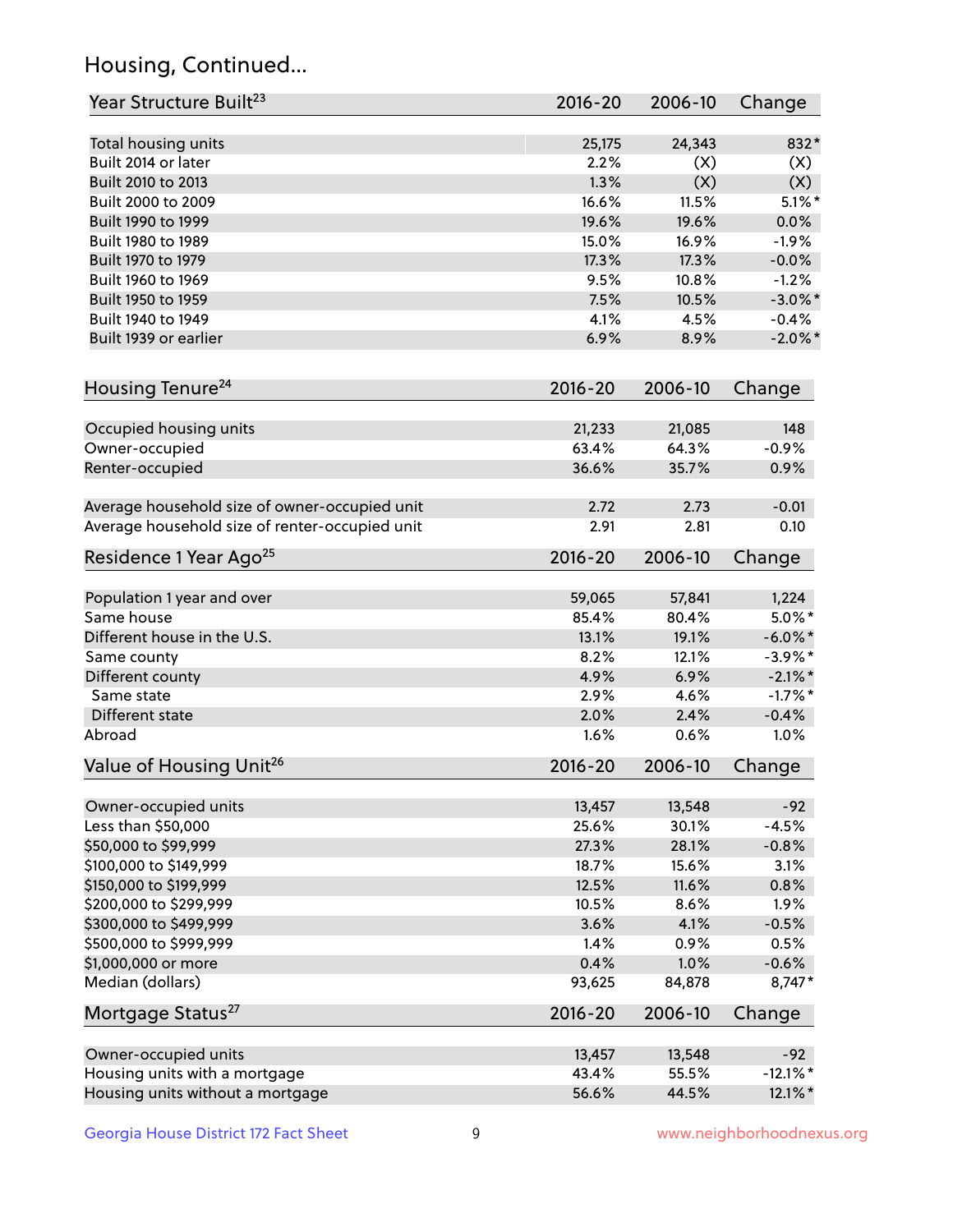## Housing, Continued...

| Selected Monthly Owner Costs <sup>28</sup>                                            | 2016-20 | 2006-10 | Change      |
|---------------------------------------------------------------------------------------|---------|---------|-------------|
| Housing units with a mortgage                                                         | 5,840   | 7,515   | $-1,675*$   |
| Less than \$300                                                                       | 0.5%    | 0.4%    | 0.1%        |
| \$300 to \$499                                                                        | 5.0%    | 8.7%    | $-3.7%$     |
| \$500 to \$999                                                                        | 39.8%   | 52.8%   | $-13.1\%$ * |
| \$1,000 to \$1,499                                                                    | 35.6%   | 22.3%   | 13.2%*      |
| \$1,500 to \$1,999                                                                    | 12.8%   | 11.4%   | 1.4%        |
| \$2,000 to \$2,999                                                                    | 5.8%    | 3.9%    | 1.8%        |
| \$3,000 or more                                                                       | 0.6%    | 0.4%    | 0.2%        |
| Median (dollars)                                                                      | 1,071   | 880     | $191*$      |
| Housing units without a mortgage                                                      | 7,617   | 6,033   | $1,584*$    |
| Less than \$150                                                                       | 4.0%    | 8.8%    | $-4.8%$     |
| \$150 to \$249                                                                        | 23.7%   | 27.9%   | $-4.2%$     |
| \$250 to \$349                                                                        | 25.8%   | 27.5%   | $-1.7%$     |
| \$350 to \$499                                                                        | 27.2%   | 23.7%   | 3.5%        |
| \$500 to \$699                                                                        | 12.6%   | 9.1%    | 3.4%        |
| \$700 or more                                                                         | 6.7%    | 3.0%    | 3.7%        |
| Median (dollars)                                                                      | 337     | 298     | $39*$       |
| Selected Monthly Owner Costs as a Percentage of<br>Household Income <sup>29</sup>     |         |         | Change      |
| Housing units with a mortgage (excluding units where<br>SMOCAPI cannot be computed)   | 5,811   | 7,448   | $-1,638*$   |
| Less than 20.0 percent                                                                | 51.1%   | 45.5%   | $5.6\%$ *   |
| 20.0 to 24.9 percent                                                                  | 17.4%   | 13.3%   | 4.1%        |
| 25.0 to 29.9 percent                                                                  | 10.8%   | 9.0%    | 1.7%        |
| 30.0 to 34.9 percent                                                                  | 1.6%    | 8.8%    | $-7.3\%$ *  |
| 35.0 percent or more                                                                  | 19.2%   | 23.4%   | $-4.2%$     |
| Not computed                                                                          | 29      | 67      | $-38$       |
| Housing unit without a mortgage (excluding units where<br>SMOCAPI cannot be computed) | 7,487   | 5,912   | $1,575*$    |
| Less than 10.0 percent                                                                | 45.4%   | 44.1%   | 1.4%        |
| 10.0 to 14.9 percent                                                                  | 14.7%   | 20.0%   | $-5.2\%$ *  |
| 15.0 to 19.9 percent                                                                  | 12.1%   | 12.0%   | 0.1%        |
| 20.0 to 24.9 percent                                                                  | 6.2%    | 5.1%    | 1.1%        |
| 25.0 to 29.9 percent                                                                  | 6.1%    | 4.3%    | 1.8%        |
| 30.0 to 34.9 percent                                                                  | 3.2%    | 3.4%    | $-0.2%$     |
| 35.0 percent or more                                                                  | 12.3%   | 11.2%   | 1.1%        |
| Not computed                                                                          | 130     | 122     | 8           |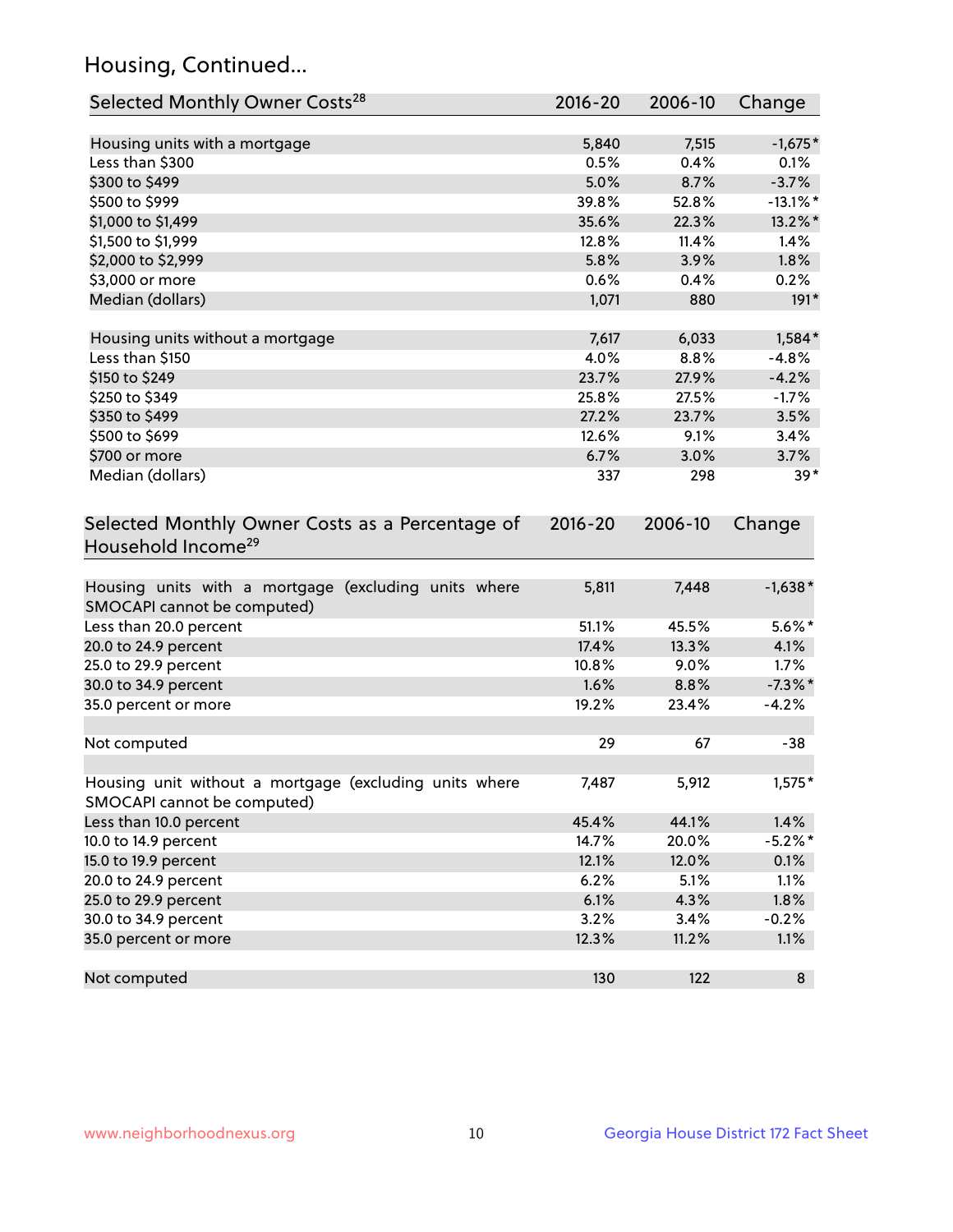## Housing, Continued...

| Gross Rent <sup>30</sup>   | 2016-20 | 2006-10 | Change      |
|----------------------------|---------|---------|-------------|
|                            |         |         |             |
| Occupied units paying rent | 6,509   | 6,545   | $-36$       |
| Less than \$200            | 0.4%    | 4.4%    | $-4.0%$     |
| \$200 to \$499             | 24.1%   | 34.1%   | $-10.1%$    |
| \$500 to \$749             | 30.4%   | 42.1%   | $-11.8\%$ * |
| \$750 to \$999             | 31.8%   | 15.8%   | 16.0%*      |
| \$1,000 to \$1,499         | 12.2%   | 3.2%    | 9.0%        |
| \$1,500 to \$1,999         | 0.6%    | 0.2%    | 0.4%        |
| \$2,000 or more            | 0.6%    | 0.2%    | 0.4%        |
| Median (dollars)           | 698     | 550     | $148*$      |
|                            |         |         |             |
| No rent paid               | 1,267   | 992     | 276         |
|                            |         |         |             |

| Gross Rent as a Percentage of Household Income <sup>31</sup>                   | $2016 - 20$ | 2006-10 | Change    |
|--------------------------------------------------------------------------------|-------------|---------|-----------|
|                                                                                |             |         |           |
| Occupied units paying rent (excluding units where GRAPI<br>cannot be computed) | 6,192       | 6,390   | $-199$    |
| Less than 15.0 percent                                                         | 19.1%       | 17.9%   | $1.2\%$   |
| 15.0 to 19.9 percent                                                           | 14.8%       | 9.5%    | $5.3\%$ * |
| 20.0 to 24.9 percent                                                           | 8.6%        | 11.9%   | $-3.3%$   |
| 25.0 to 29.9 percent                                                           | 10.7%       | 10.1%   | 0.6%      |
| 30.0 to 34.9 percent                                                           | 8.1%        | 7.4%    | 0.7%      |
| 35.0 percent or more                                                           | 38.7%       | 43.2%   | $-4.5%$   |
|                                                                                |             |         |           |
| Not computed                                                                   | 1,584       | 1,146   | 439*      |

## Transportation

| Commuting to Work <sup>32</sup>           | $2016 - 20$ | 2006-10 | Change     |
|-------------------------------------------|-------------|---------|------------|
|                                           |             |         |            |
| Workers 16 years and over                 | 24,624      | 24,782  | $-158$     |
| Car, truck, or van - drove alone          | 81.1%       | 72.5%   | $8.7\%$ *  |
| Car, truck, or van - carpooled            | 11.8%       | 20.4%   | $-8.7\%$ * |
| Public transportation (excluding taxicab) | $1.6\%$     | 0.9%    | 0.7%       |
| Walked                                    | 1.1%        | 1.5%    | $-0.4%$    |
| Other means                               | $1.7\%$     | $1.6\%$ | 0.1%       |
| Worked at home                            | 2.7%        | 3.1%    | $-0.4%$    |
|                                           |             |         |            |
| Mean travel time to work (minutes)        | 23.6        | 22.5    | 1.0        |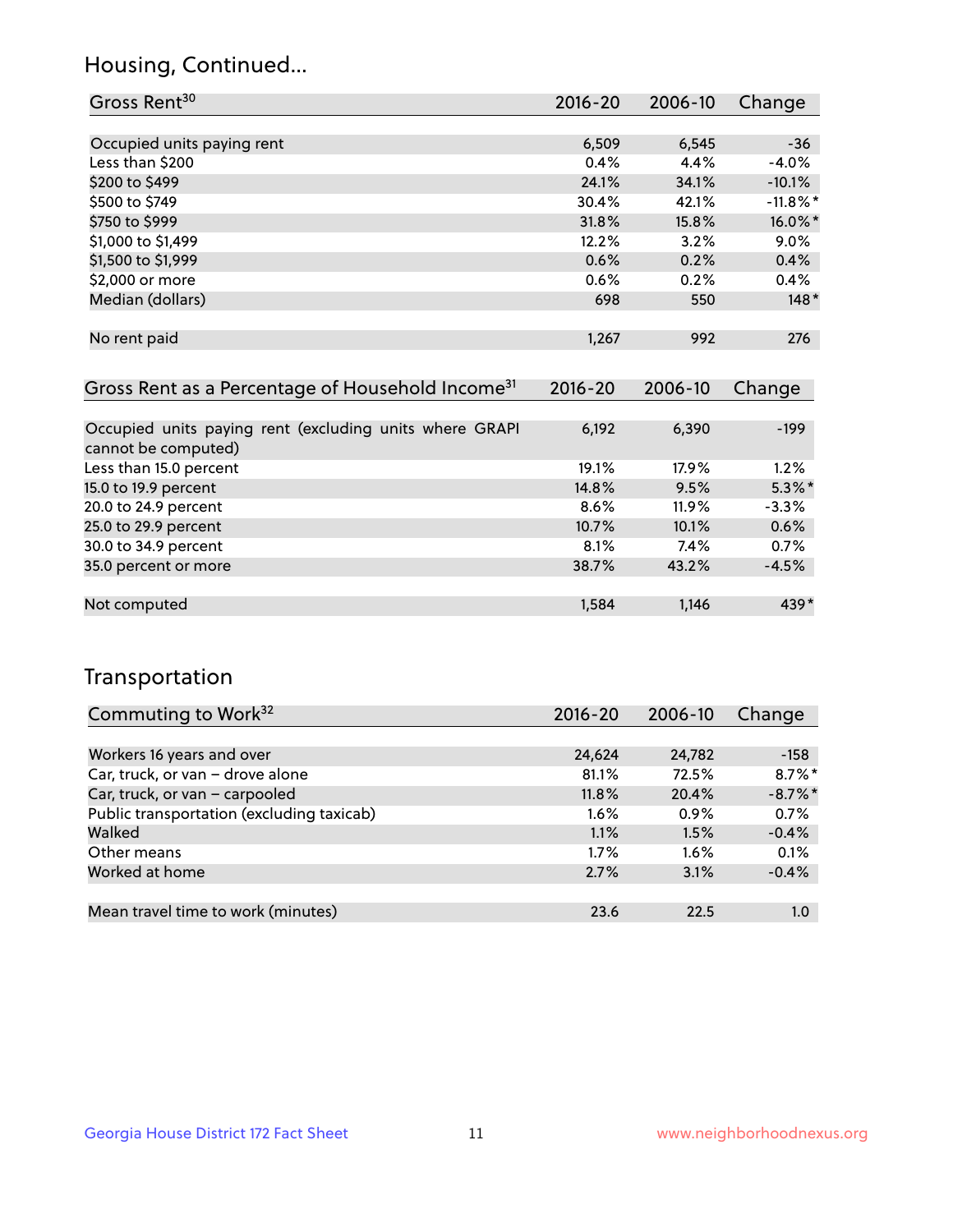## Transportation, Continued...

| Vehicles Available <sup>33</sup> | $2016 - 20$ | 2006-10 | Change  |
|----------------------------------|-------------|---------|---------|
|                                  |             |         |         |
| Occupied housing units           | 21,233      | 21,085  | 148     |
| No vehicles available            | 7.3%        | $7.6\%$ | $-0.3%$ |
| 1 vehicle available              | 33.9%       | 35.1%   | $-1.3%$ |
| 2 vehicles available             | 36.0%       | 37.5%   | $-1.4%$ |
| 3 or more vehicles available     | 22.8%       | 19.8%   | 3.0%    |

#### Health

| Health Insurance coverage <sup>34</sup>                 | 2016-20 |
|---------------------------------------------------------|---------|
|                                                         |         |
| Civilian Noninstitutionalized Population                | 59,594  |
| With health insurance coverage                          | 79.2%   |
| With private health insurance coverage                  | 48.3%   |
| With public health coverage                             | 40.7%   |
| No health insurance coverage                            | 20.8%   |
| Civilian Noninstitutionalized Population Under 19 years | 16,350  |
| No health insurance coverage                            | 10.6%   |
| Civilian Noninstitutionalized Population 19 to 64 years | 34,198  |
| In labor force:                                         | 24,714  |
| Employed:                                               | 22,876  |
| With health insurance coverage                          | 71.4%   |
| With private health insurance coverage                  | 67.0%   |
| With public coverage                                    | 6.8%    |
| No health insurance coverage                            | 28.6%   |
| Unemployed:                                             | 1,839   |
| With health insurance coverage                          | 50.6%   |
| With private health insurance coverage                  | 23.2%   |
| With public coverage                                    | 28.5%   |
| No health insurance coverage                            | 49.4%   |
| Not in labor force:                                     | 9,483   |
| With health insurance coverage                          | 67.4%   |
| With private health insurance coverage                  | 29.8%   |
| With public coverage                                    | 44.2%   |
| No health insurance coverage                            | 32.6%   |